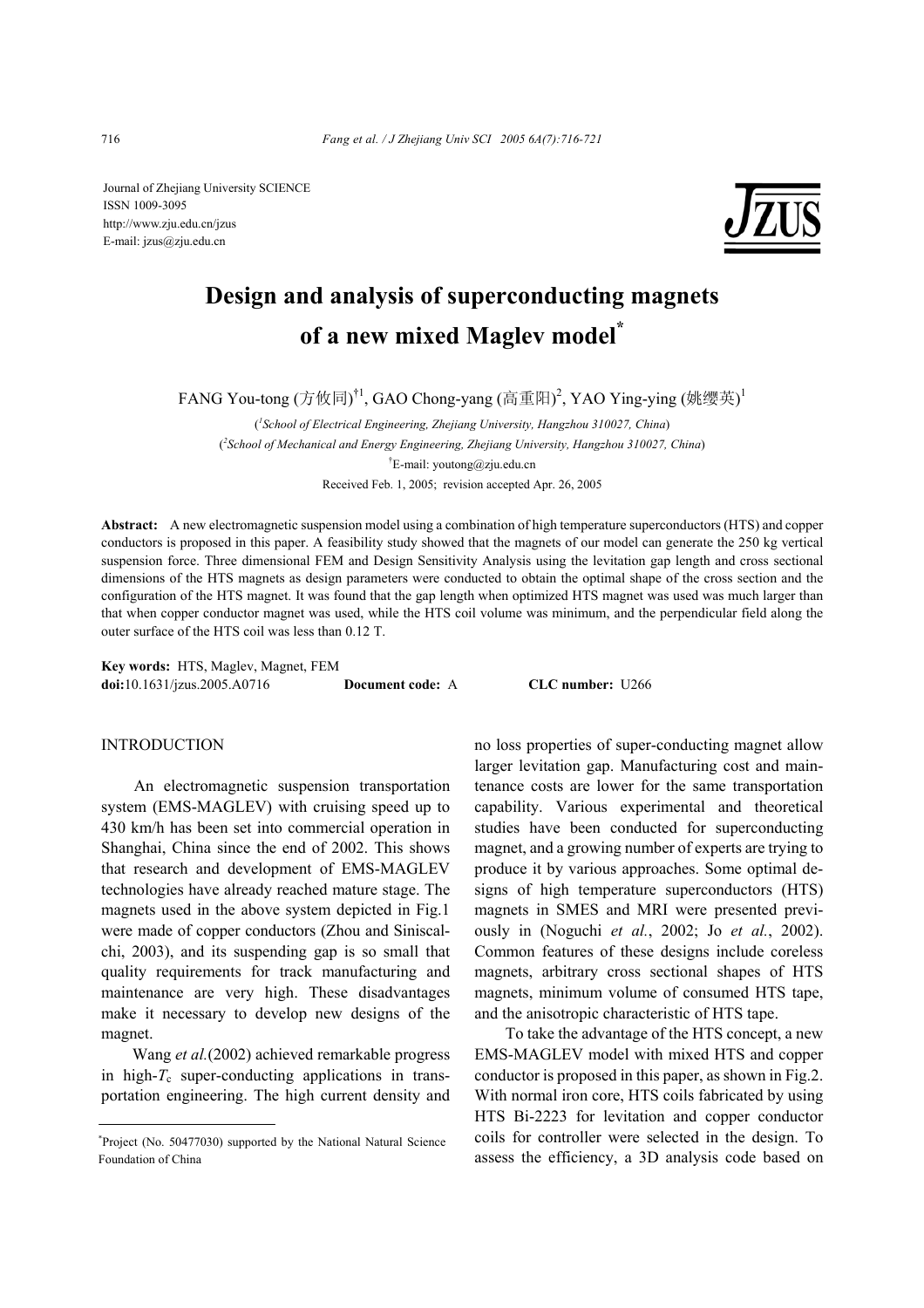FEM (finite element method) of reduced magnetic vector potential with Biot-Savart's law was developed. Using our approach, satisfactory solutions, as shown in the computation results, could be obtained with lower computational efforts. In addition, our Design Sensitivity Analysis yielded the optimized superconductive coil with anisotropic characteristic  $(J_c - B_c - T_c$  curve), larger gap, and smaller volume.



**Fig.1 Suspensive and propulsive magnets in Shanghai EMS-MAGLEV commercial line**



**Fig.2 Hybrid EMS-MAGLEV model** 

In our model, because the levitating force is mainly provided by the HTS magnet, the electrical power for the same levitation will be much less than that of other designs. On the other hand, in contrast to the "full superconducting model" (Zhang *et al.*, 2004), the manufacturing of the HTS magnets in our model is much easier due to lower current frequency in the superconducting coils. However, an AC cryogenerator-free HTS magnet suffers from heat load caused by the AC loss.

## 3D FINITE ELEMENT ANALYSIS OF EMS-MAGLEV MAGNET

#### **Physical model**

Two typical configurations of magnets made of copper conductor coil and HTS coil, are illustrated in Figs.3a and 3b respectively, assuming that they have the same iron core. The upper iron track with slots

punched in it and three-phase stator windings embedded in it is simplified as a laminated flat plate. The region containing half pole and half window in terms of the periodicity, as shown in Fig.4 where (a) is copper coil and (b) is superconducting coil, are chosen to be the 3D region for finite-element analysis.



**Fig.3 Structure of Maglev system magnet**  (a) Copper conducting coil magnet; (b) Superconducting coil magnet



**Fig.4 The 3D solving region of the investigated magnet** (a) Copper coil magnet; (b) Superconducting coil magnet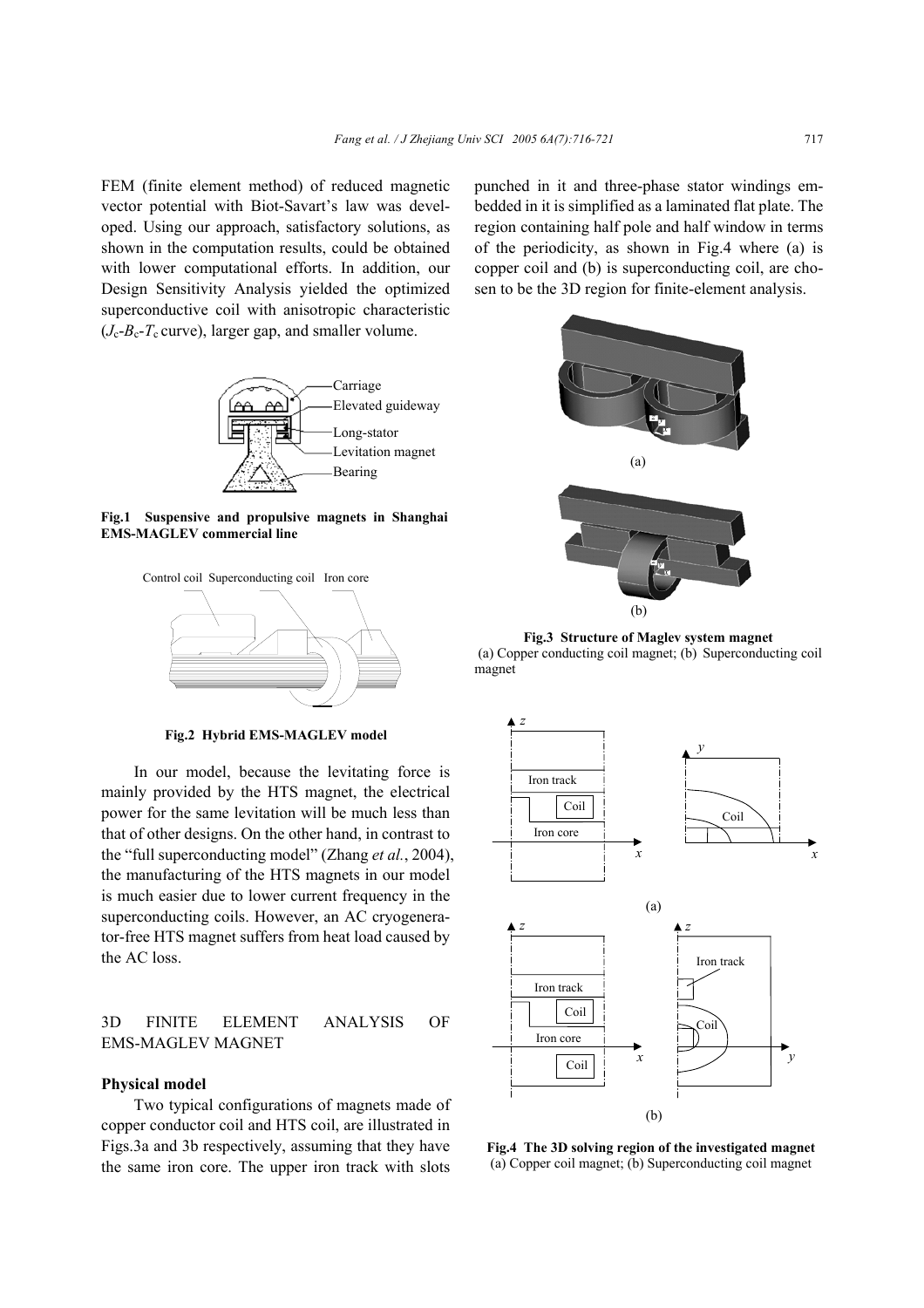## **3D magnetic field formulation of reduced magnetic vector potential**

The three dimensional magnetic field in space is computed by a reduced magnetic vector potential method which is effective and has many advantages (Biro and Preis, 2000). Using the method, complicated coil structures do not have to be meshed and the field caused by the coils can be calculated exactly by integration. In nuclear magnetic resonance magnet simulations, the field can be evaluated with very high accuracy because the source fields dominate and are calculated without discretization error. Total and reduced magnetic vector in the edge elements has been successfully used in the computation of the eddy currents occurring in ships (Xu and Simkin, 2004). In this work, a 3D nonlinear magnetostatic code was developed using reduced magnetic vector potential as follows.

The reduced magnetic vector potential  $A_r$  is defined by

$$
\boldsymbol{B} = \nabla \times \boldsymbol{A} = \nabla \times \boldsymbol{A}_{\rm s} + \nabla \times \boldsymbol{A}_{\rm r} = \mu_0 \boldsymbol{H}_{\rm s} + \nabla \times \boldsymbol{A}_{\rm r} \qquad (1)
$$

where the impressed field  $H_s$  and the impressed vector potential  $A_s$  describing the effect of the exciting coils can be calculated as follows by Biot-Savart law

$$
A_{\rm s} = \frac{\mu_0}{4\pi} \int_V \frac{J_{\rm s}}{|\boldsymbol{r} - \boldsymbol{r}'|} \mathrm{d}V \tag{2}
$$

$$
H_s = \frac{1}{4\pi} \int_V \frac{J_s \times (r - r')}{|r - r'|^3} \mathrm{d}V \tag{3}
$$

Therefore, it is possible to avoid modelling the complex sources in the finite element meshes. The governing equations for the reduced vector potential are then

$$
\nabla \times (\nu_0 \nabla \times A_r) - \nabla (\nu_0 \nabla \cdot A_r) = 0 \in \Omega_{\text{air}}
$$
  
 
$$
\nabla \times (\nu \nabla \times A_r) - \nabla (\nu \nabla \cdot A_r) = -\nabla \times (\nu \mu_0 H_s) \in \Omega_{\text{iron}} \quad (4)
$$

Applying the Galerkin method to the differential equations in Eq.(4) and considering the continuity of the interface field yield the following equation:

$$
\int_{\Omega_{\text{air}}} \left( V_0 \nabla \times A_r \cdot \nabla \times N + V_0 \nabla \cdot A_r \nabla \cdot N \right) d\Omega
$$
  
+ 
$$
\int_{\Omega_{\text{iron}}} \left( V \nabla \times A_r \cdot \nabla \times N + V \nabla \cdot A_r \nabla \cdot N \right) d\Omega
$$

$$
-\int_{\Gamma_{\rm ai}} (\nu_0 \nabla \times A_{\rm s} \times \boldsymbol{n}) \cdot N \mathrm{d}s = -\int_{\Omega_{\rm iron}} (\nu \nabla \times A_{\rm s} \cdot \nabla \times N) \mathrm{d}\nu
$$
\n(5)

where  $\Gamma_{ai}$  is the interface between  $\Omega_{air}$  and  $\Omega_{iron}$ , *n* is the outer normal of  $\Omega$ <sub>iron</sub>, *N* is the weighting function, and  $\nu$  denotes the reluctivity of the field.

#### **Optimal design of superconducting coil**

With iron core, iron track and average magnetic flux density in the air gap being the same as those of the copper coil magnet, the superconducting magnet is designed to minimize cost and maximize air gap. In the optimization process, the air gap length  $\delta$  and cross sectional dimensions *r* and *z* of the HTS coil in Fig.5 are chosen as the design parameters. The mathematical problem can be expressed as follows:

min 
$$
F_{\text{obj}} = \pi r z (2r_0 + r)
$$
  
\nsub. to max  $\{B_{\perp j}\} \le 0.12 \text{ T}$   $j=1,2,...,m$   
\n $p_i^{\text{D}} \le p_i \le p_i^{\text{U}}$   $i=1,2,...,n$  (6)

where the objective function  $F_{obj}$  stands for the volume of HTS coils;  $p_i^D$  and  $p_i^U$  are the lower and upper bounds of the design variable, respectively;  $p_i$ ,  $r_i$ and *z* are the radial thickness and axial half height of the coi;  $r_0$  is the inner radii of the coil; and  $B_{\perp i}$  is the perpendicular field of the *j*th point on the tape flat surface of the HTS coil.



 **Fig.5 The cross sectional dimensions of HTS coil**

Fig.6 shows the anisotropic characteristics of the  $I_c(35 \text{ K})/I_c(77 \text{ K})$  curves of Bi-2223 HTS tape. In the design, it is desired that the maximal value of perpendicular fields is kept at less than 0.12 T. Here "perpendicular fields" refer to the magnetic flux penetrating through the tape flat surface, in contrast to the "parallel field" which represents the magnetic flux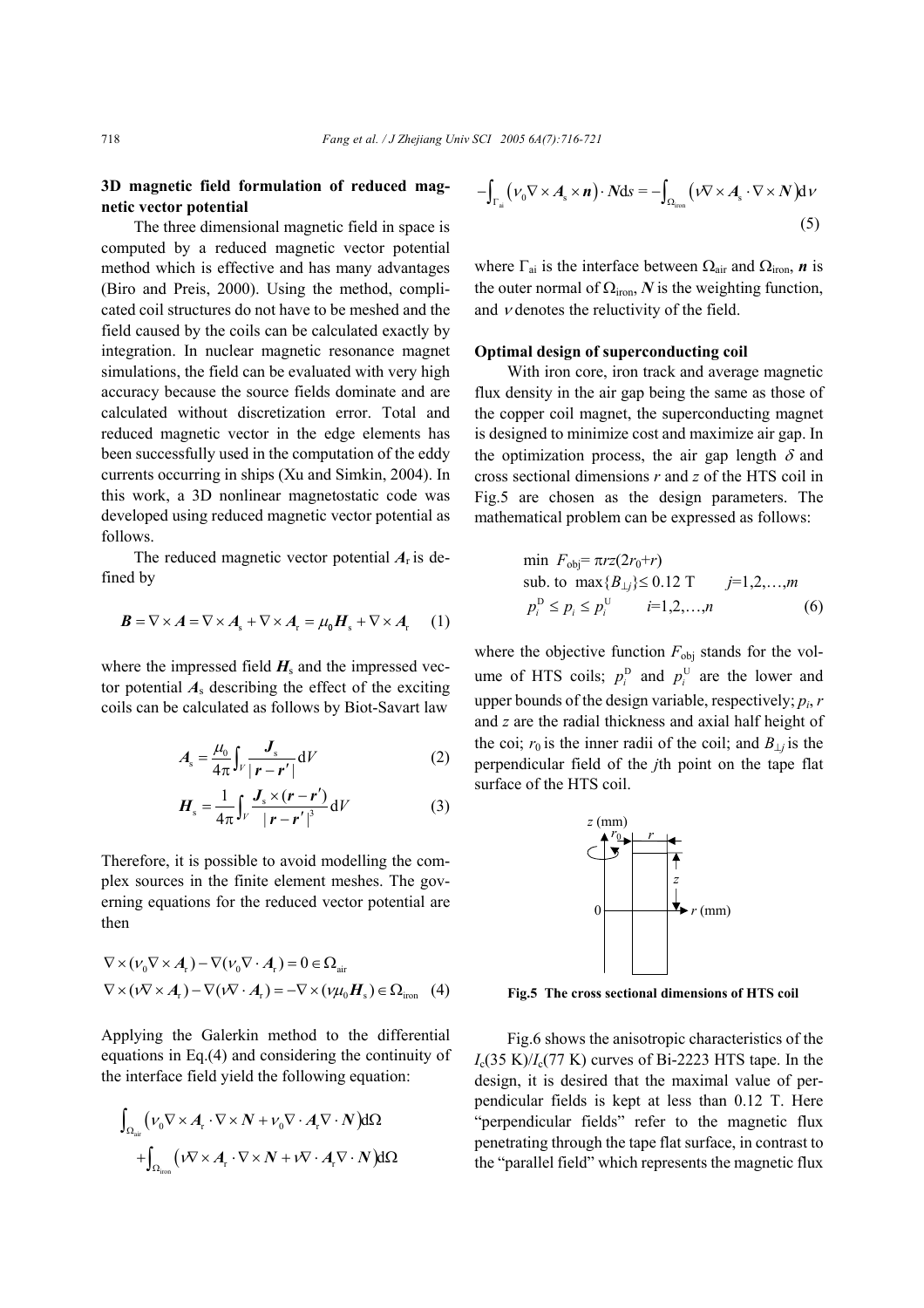parallel to the same surface.

The width and thickness of consumed HTS Bi-2223 tape were 0.25 mm and 4 mm respectively (including the thickness of insulation layers), and so, *z*≥2 mm, *r*≥0.25 mm. The exciting current in HTS coil is 10.5×880 AT.



**Fig.6** The  $I_c$ - $B_c$  curves of Bi-2223 HTS tape

Design Sensitivity Analysis was successfully applied to different kinds of 3D shape optimization problems (Yao *et al.*, 2004a; 2004b; 2004c). Utilizing the normal FE analysis results, the calculation of the adioint variable was carried out only once. With the help of the adjoint variable, design sensitivity of the objective function with respect to the design variables can be obtained easily. The required computation increases very little as the number of design variables increases. The topologically constant mesh regeneration method based on the deformation theory of the elastic body makes it possible to integrate geometric modeling, finite element mesh regenerator and optimization algorithms into a universal system to achieve optimal design automatically. In this paper, *A*r method is incorporated into the above optimal design scheme to search for the preferable shape of the HTS coil.

#### OPTIMAL DESIGN RESULTS OF THE EMS-MAGLEV MODEL

The magnetic field of normal EMS magnet shown in Fig.2 was calculated in both 2D and 3D. The cross sections of its pole and iron core were (130  $mm \times 130$  mm) and (65 mm $\times 130$  mm), respectively. The half width and height of iron core window were 50 mm and 85 mm respectively. The air gap length *δ* was set to 10 mm, and the thickness of upper iron track was set to 130 mm. The copper coil exciting current was 25×270 AT. The flux linkage distributed on the symmetric surfaces is shown in Fig.7. The average flux density in the air gap was 0.696 T for 3D computation and 0.857 T for the case of 2D. The magnetic field of this kind of magnet should be computed by 3D code due to the prominent fringe effects. Then, with the same iron core, the suspensive magnet in our mixed Maglev system was designed by using Design Sensitivity Analysis. The optimized dimensions and parameters are listed in Table 1. Fig.8 and Fig.9 illustrate the magnetic field distributions on the symmetrical surfaces during the optimization, respectively. Fig.10 and Fig.11 show the perpendicular fields  $(B_1)$  distributed in a partial region of the HTS coil magnet. It is obvious that the maximum of the perpendicular fields is less than 0.12 T.

#### **CONCLUSION**

A novel strategy is presented in this paper for analyzing the static magnetic field of the Maglev sys-

| <b>Table 1 Parameters of designed HTS coil</b>      |                |
|-----------------------------------------------------|----------------|
| Item                                                | Data           |
| Levitation gap length (mm)                          | 14.0           |
| Inner, outer radii and Height of HTS<br>coil (mm)   | 83, 138, 16    |
| Rated DC current and turns in HTS coil<br>(A, Turn) | 10.5,880       |
| Pole width×Pole length $(mm2)$                      | $130\times130$ |
| Core width×Core height $(mm^2)$                     | 130×65         |



**Fig.7 The flux linkage distributed on the symmetric surfaces of the copper coil magnet**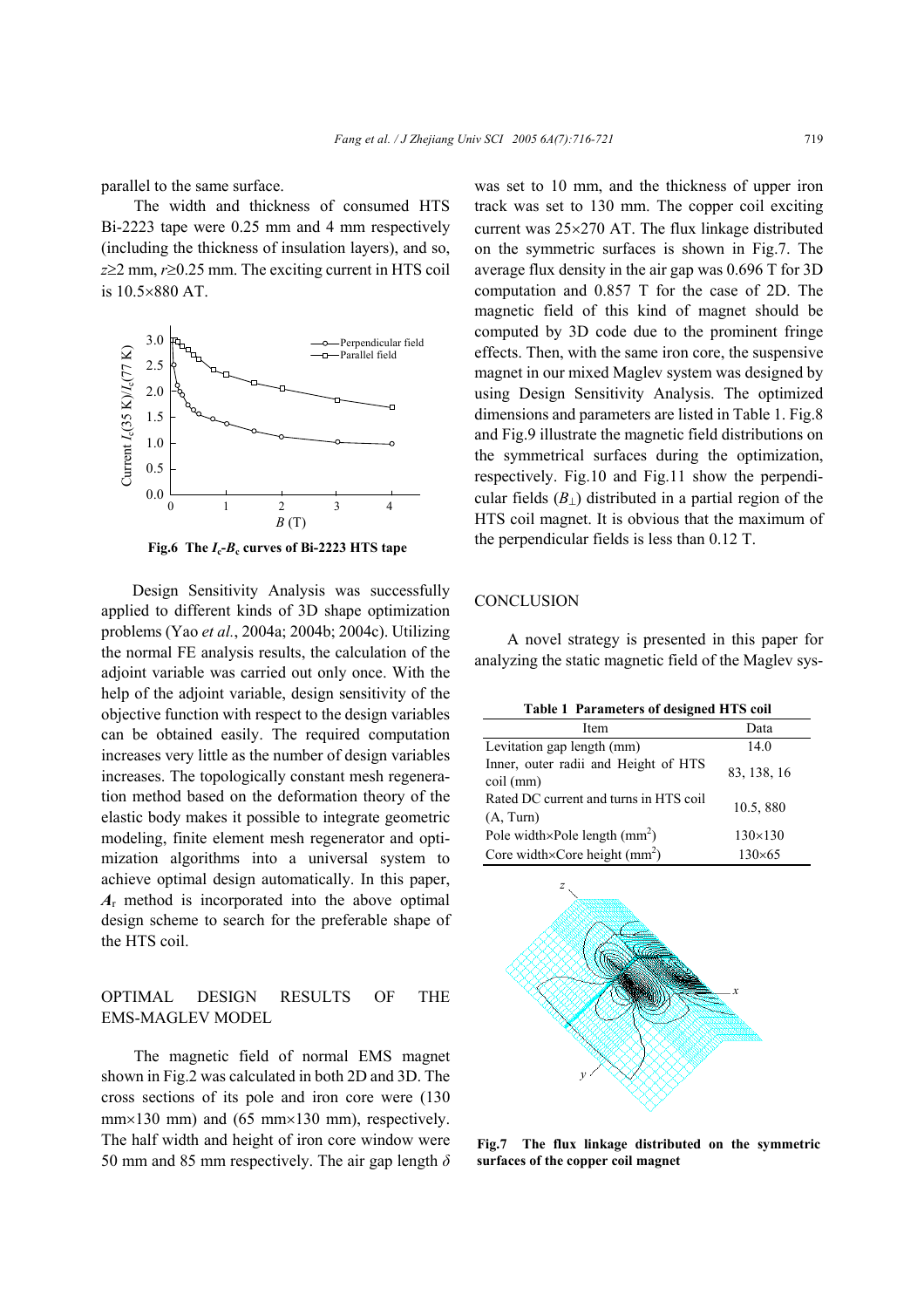

**Fig.8 The flux density distributed on the symmetric surfaces of the HTS coil magnet**  (a)  $x=0$ ; (b)  $y=0$ 



**Fig.9 The flux linkage distributed on the symmetric surfaces of the HTS coil magnet** 



Fig.10 The contour of flux density components distributed in the partial region of  $\gamma \sigma z$ **surface in Fig.3b. (a)** *By* **contour; (b)** *Bz* **contour** 



Fig.11 The contour of flux density components distributed in the partial region of  $xoz$ **surface in Fig.3b. (a)** *By* **contour; (b)** *Bz* **contour** 

tems magnet. The 3D magnetic fields were computed by utilizing reduced magnetic vector potential. With the help of Biot-Savart's law, the magnetic field generated by the coils can be easily calculated. Due to

its smaller volume and larger suspending gap, the proposed HTS magnet designed for the mixed Maglev system is preferable to that of the EMS-MAGLEV model.